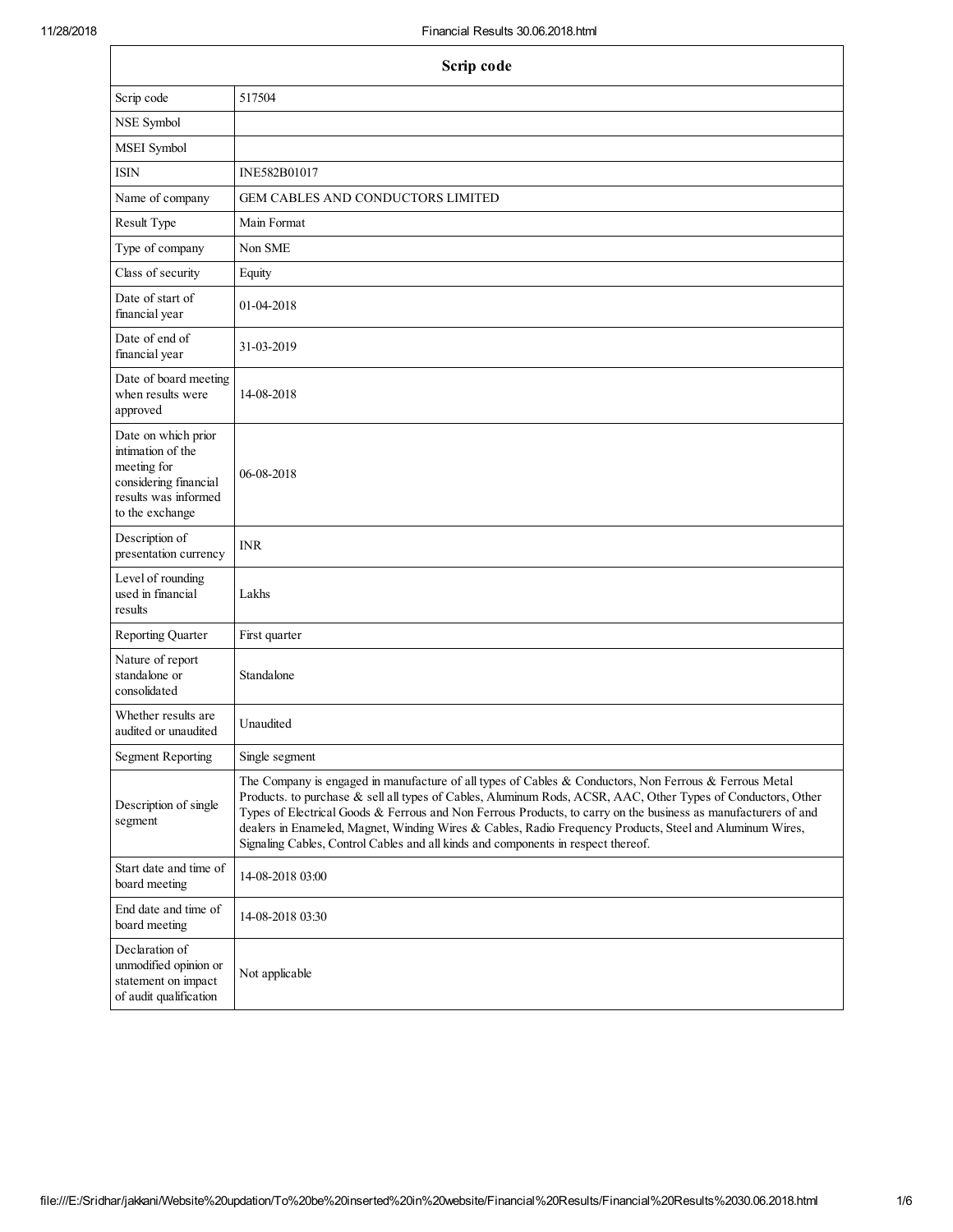$\mathbf{r}$ 

|                  | Financial Results - Other than Bank                                                                                                                                                           |                                            |                                                               |  |  |
|------------------|-----------------------------------------------------------------------------------------------------------------------------------------------------------------------------------------------|--------------------------------------------|---------------------------------------------------------------|--|--|
|                  | <b>Particulars</b>                                                                                                                                                                            | 3 months/ 6 months ended<br>$(dd-mm-yyyy)$ | Year to date figures for current period ended<br>(dd-mm-yyyy) |  |  |
| A                | Date of start of reporting period                                                                                                                                                             | 01-04-2018                                 | 01-04-2018                                                    |  |  |
| B                | Date of end of reporting period                                                                                                                                                               | 30-06-2018                                 | 30-06-2018                                                    |  |  |
| $\mathcal{C}$    | Whether results are audited or unaudited                                                                                                                                                      | Unaudited                                  | Unaudited                                                     |  |  |
| D                | Nature of report standalone or consolidated                                                                                                                                                   | Standalone                                 | Standalone                                                    |  |  |
| Part<br>1        | Blue color marked fields are non-mandatory. For Consolidated Results, if the company has no figures for 3 months / 6<br>months ended, in such case zero shall be inserted in the said column. |                                            |                                                               |  |  |
| 1                | <b>Revenue From Operations</b>                                                                                                                                                                |                                            |                                                               |  |  |
|                  | Revenue from operations                                                                                                                                                                       | 18.65                                      | 18.65                                                         |  |  |
|                  | Other income                                                                                                                                                                                  | $\theta$                                   | $\mathbf{0}$                                                  |  |  |
|                  | <b>Total Revenue</b>                                                                                                                                                                          | 18.65                                      | 18.65                                                         |  |  |
| $\boldsymbol{2}$ | <b>Expenses</b>                                                                                                                                                                               |                                            |                                                               |  |  |
| (a)              | Cost of materials consumed                                                                                                                                                                    | $\mathbf{0}$                               | $\mathbf{0}$                                                  |  |  |
| (b)              | Purchases of stock-in-trade                                                                                                                                                                   | $\theta$                                   | $\mathbf{0}$                                                  |  |  |
| (c)              | Changes in inventories of finished goods, work-in-<br>progress and stock-in-trade                                                                                                             | 3.05                                       | 3.05                                                          |  |  |
| (d)              | Employee benefit expense                                                                                                                                                                      | 9.16                                       | 9.16                                                          |  |  |
| (e)              | Finance costs                                                                                                                                                                                 | 0.01                                       | 0.01                                                          |  |  |
| (f)              | Depreciation and amortisation expense                                                                                                                                                         | $\mathbf{0}$                               | $\theta$                                                      |  |  |
| (g)              | <b>Other Expenses</b>                                                                                                                                                                         |                                            |                                                               |  |  |
| 1                | Other Expenditure                                                                                                                                                                             | 2.87                                       | 2.87                                                          |  |  |
|                  | <b>Total other expenses</b>                                                                                                                                                                   | 2.87                                       | 2.87                                                          |  |  |
|                  | <b>Total expenses</b>                                                                                                                                                                         | 15.09                                      | 15.09                                                         |  |  |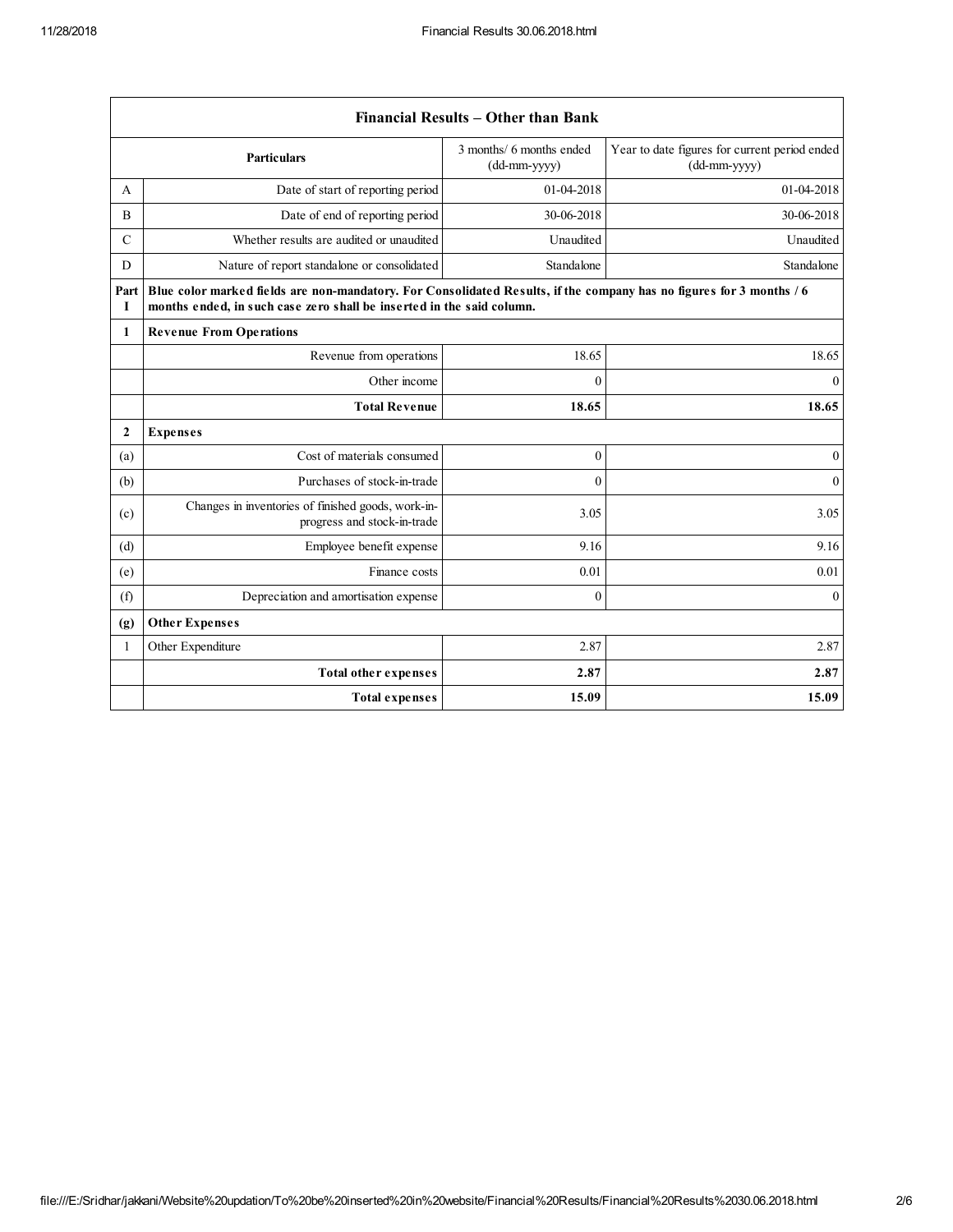|               | <b>Financial Results – Other than Bank</b>                                                                                                                                                    |                                           |                                                               |  |  |  |
|---------------|-----------------------------------------------------------------------------------------------------------------------------------------------------------------------------------------------|-------------------------------------------|---------------------------------------------------------------|--|--|--|
|               | <b>Particulars</b>                                                                                                                                                                            | 3 months/ 6 months ended (dd-<br>mm-yyyy) | Year to date figures for current period ended<br>(dd-mm-yyyy) |  |  |  |
| A             | Date of start of reporting period                                                                                                                                                             | 01-04-2018                                | 01-04-2018                                                    |  |  |  |
| B             | Date of end of reporting period                                                                                                                                                               | 30-06-2018                                | 30-06-2018                                                    |  |  |  |
| $\mathcal{C}$ | Whether results are audited or unaudited                                                                                                                                                      | Unaudited                                 | Unaudited                                                     |  |  |  |
| D             | Nature of report standalone or consolidated                                                                                                                                                   | Standalone                                | Standalone                                                    |  |  |  |
| Part<br>1     | Blue color marked fields are non-mandatory. For Consolidated Results, if the company has no figures for 3 months / 6<br>months ended, in such case zero shall be inserted in the said column. |                                           |                                                               |  |  |  |
| 3             | Profit before exceptional and extraordinary<br>items and tax                                                                                                                                  | 3.56                                      | 3.56                                                          |  |  |  |
| 4             | Exceptional items                                                                                                                                                                             | $\theta$                                  | $\theta$                                                      |  |  |  |
| 5             | Profit before extraordinary items and tax                                                                                                                                                     | 3.56                                      | 3.56                                                          |  |  |  |
| 6             | Extraordinary items                                                                                                                                                                           | $\theta$                                  | $\overline{0}$                                                |  |  |  |
| 7             | Profit before tax                                                                                                                                                                             | 3.56                                      | 3.56                                                          |  |  |  |
|               | Current tax                                                                                                                                                                                   | 1.1                                       | 1.1                                                           |  |  |  |
|               | Deferred tax                                                                                                                                                                                  | $\theta$                                  | $\overline{0}$                                                |  |  |  |
|               | <b>Total tax expenses</b>                                                                                                                                                                     | 1.1                                       | 1.1                                                           |  |  |  |
| 9             | Net Profit Loss for the period from continuing<br>operations                                                                                                                                  | 2.46                                      | 2.46                                                          |  |  |  |
| 10            | Profit (loss) from discontinuing operations before<br>tax                                                                                                                                     | $\mathbf{0}$                              | $\mathbf{0}$                                                  |  |  |  |
| 11            | Tax expense of discontinuing operations                                                                                                                                                       | $\mathbf{0}$                              | $\boldsymbol{0}$                                              |  |  |  |
| 12            | Net profit (loss) from discontinuing operation<br>after tax                                                                                                                                   | $\theta$                                  | $\mathbf{0}$                                                  |  |  |  |
| 13            | Profit (loss) for period before minority<br><i>interest</i>                                                                                                                                   | 2.46                                      | 2.46                                                          |  |  |  |
| 16            | Net profit (Loss) for the period                                                                                                                                                              | 2.46                                      | 2.46                                                          |  |  |  |

## Financial Results – Other than Bank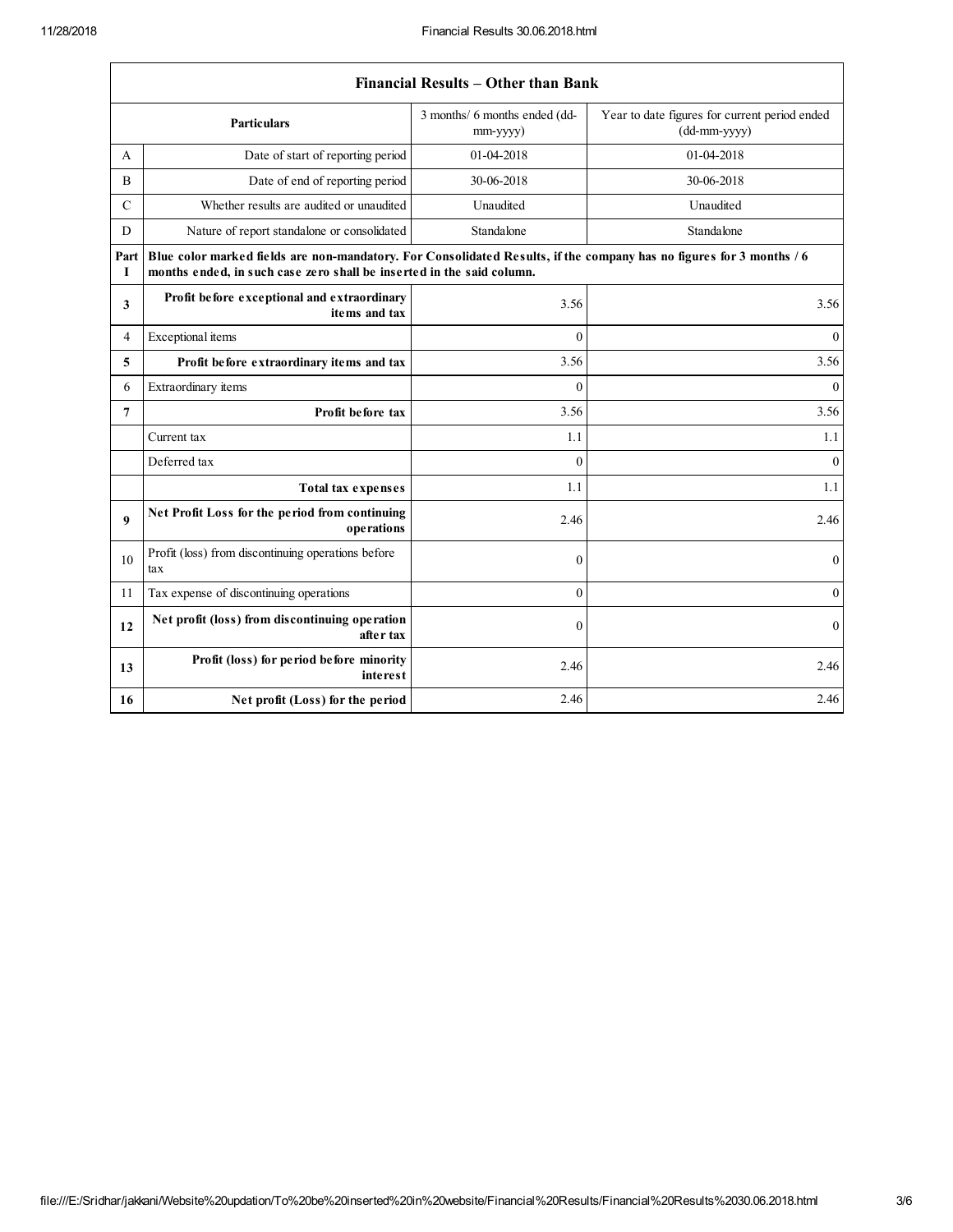|               |                                                                                                                                                                                               | Financial Results – Other than Bank        |                                                                 |  |  |
|---------------|-----------------------------------------------------------------------------------------------------------------------------------------------------------------------------------------------|--------------------------------------------|-----------------------------------------------------------------|--|--|
|               | <b>Particulars</b>                                                                                                                                                                            | 3 months/ 6 months ended<br>$(dd-mm-yyyy)$ | Year to date figures for current period ended<br>$(dd-mm-yyyy)$ |  |  |
| A             | Date of start of reporting period                                                                                                                                                             | $01-04-2018$                               | 01-04-2018                                                      |  |  |
| B             | Date of end of reporting period                                                                                                                                                               | 30-06-2018                                 | 30-06-2018                                                      |  |  |
| $\mathcal{C}$ | Whether results are audited or unaudited                                                                                                                                                      | Unaudited                                  | Unaudited                                                       |  |  |
| D             | Nature of report standalone or consolidated                                                                                                                                                   | Standalone                                 | Standalone                                                      |  |  |
| Part<br>Т     | Blue color marked fields are non-mandatory. For Consolidated Results, if the company has no figures for 3 months / 6<br>months ended, in such case zero shall be inserted in the said column. |                                            |                                                                 |  |  |
| 17            | Details of equity share capital                                                                                                                                                               |                                            |                                                                 |  |  |
|               | Paid-up equity share capital                                                                                                                                                                  | 686.375                                    | 686.375                                                         |  |  |
|               | Face value of equity share capital                                                                                                                                                            | 10                                         | 10                                                              |  |  |
| 17            | Details of debt securities                                                                                                                                                                    |                                            |                                                                 |  |  |
|               | Basic earnings (loss) per share from continuing and<br>discontinued operations                                                                                                                | 0.04                                       | 0.04                                                            |  |  |
| 20            | Debt equity ratio                                                                                                                                                                             |                                            |                                                                 |  |  |
| 21            | Debt service coverage ratio                                                                                                                                                                   | $\Omega$                                   | $\theta$                                                        |  |  |
| 22            | Interest service coverage ratio                                                                                                                                                               | $\Omega$                                   | $\mathbf{0}$                                                    |  |  |
|               |                                                                                                                                                                                               |                                            |                                                                 |  |  |

## Financial Results – Other than Bank